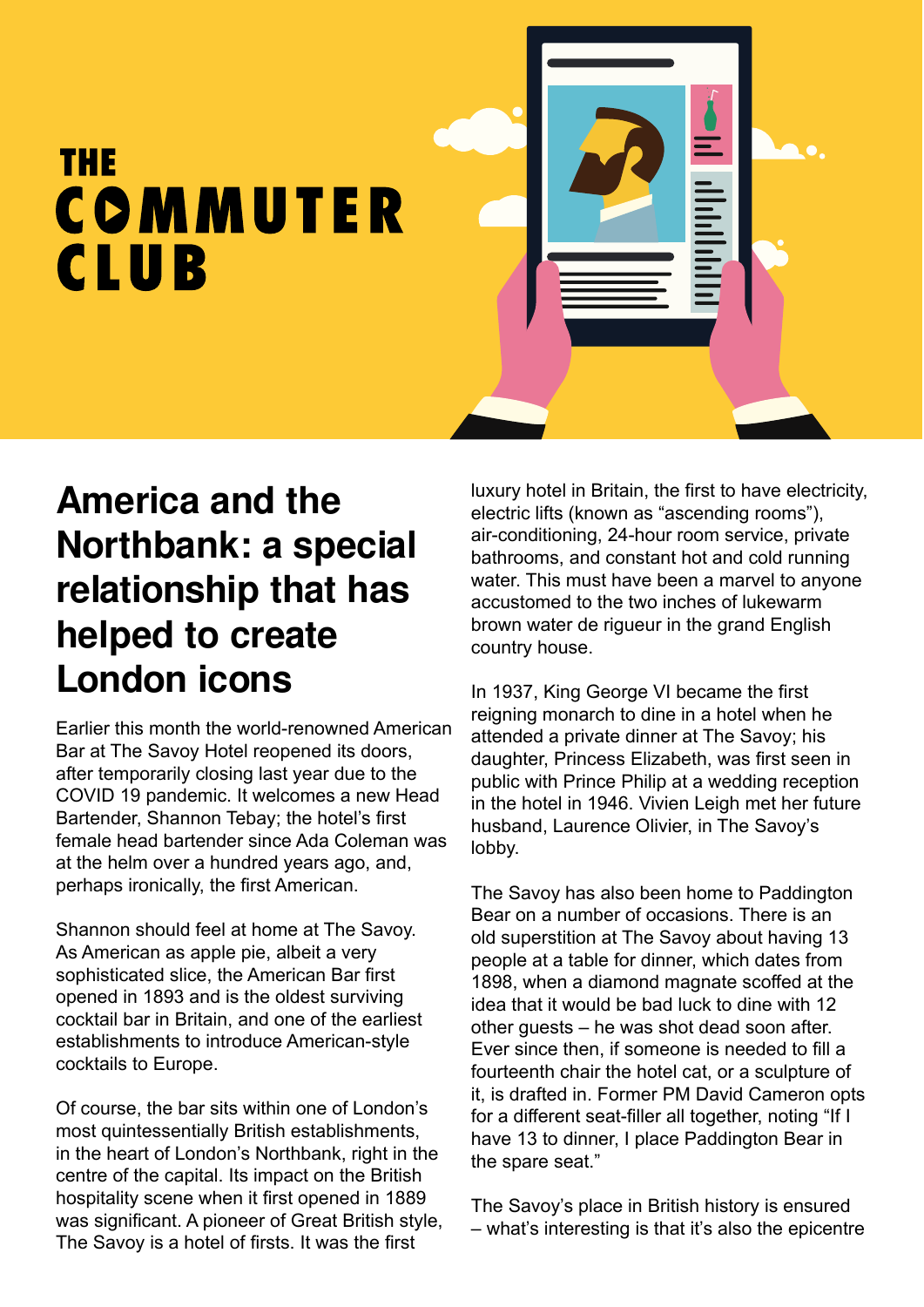of the burgeoning Anglo-American 'special relationship' at the end of the 19th century. Between the wars the hotel became a magnet for American tycoons and was nicknamed "the 49th state". A rudimentary tickertape was even installed to keep the Vanderbilts, Astors, Carnegies and Guggenheims in touch with stock prices on Wall Street.



**Shannon Tebay, Head Bartender, The Savoy**

It also often hosted meetings of The Pilgrims Society, founded on 16 July 1902 by Sir Harry Brittain, the British journalist and Conservative politician who tried to foster closer Anglo-American relations. Still going strong today, over the years the Society took on diplomatic significance, attracting heads of state and diplomats, with lavish banquets held at iconic New York and London hotels like the Waldorf-Astoria and of course, The Savoy.

The Savoy's early embracing of all things American seems to have spread beyond the hotel's walls, and in fact, the Northbank is peppered with American connections and fascinating stories which have helped to shape the landscape, the architecture and the culture of the area.

Some are surprising. Let's start down in Trafalgar Square and the statue of George Washington. Unveiled on 30 June 1921, the statue was a gift from the United States and is in fact a replica, based upon Frenchman, Jean Antoine Houdon's marble version (commissioned in the 1790s by Thomas Jefferson) which can be seen in Richmond, Virginia.

The statue shows Washington resting upon a 'fasces'; a collection of wooden rods which the Romans employed as a symbol of authority. There are thirteen sticks in Washington's bundle, representative of America's original thirteen states.

As the Commander in Chief during the War of Independence and of course, the first ever President of the United States, George Washington is once rumoured to have said, "I will never set foot in London again!" It is said that those responsible for installing Washington's statue in London bore the legendary President's sentiment in mind - and so arranged for a quantity of Virginian soil to be placed beneath the plinth, thus ensuring that the statue is technically on American turf…

At the other end of Strand stands Bush House, which for many is known as the one-time home to that very British institution, the BBC. The BBC European Service moved into Bush House in 1940 and was joined, in 1958, by the other departments of the Overseas Service. For the next half century, the building was home to the BBC's shortwave news services, which broadcast around the world in as many as fortyfive languages.

However, its origins lie thousands of miles across the Atlantic in New York City.

Bush House was the brainchild of the American businessman Irving T Bush and designed by US architect Harvey W Corbett in 1919. Its original function was to be an international trade centre with exhibition galleries, shops, conference rooms, reference libraries, a small theatre, badminton court, cinema, swimming-pool, club and restaurant.

These grand designs are reflected in the size, scale and opulent architectural detailing of the complex, particularly in its central block, opened in 1925. The official opening of Bush House was a major event and took place on 4 July 1925 - American Independence Day.

Irving T Bush had previously built Bush Tower in New York, which was the city's first skyscraper to be constructed following the passage of the 1916 Zoning Resolution. Because the zoning ordinance greatly restricted the massing of buildings, it was characterized by contemporary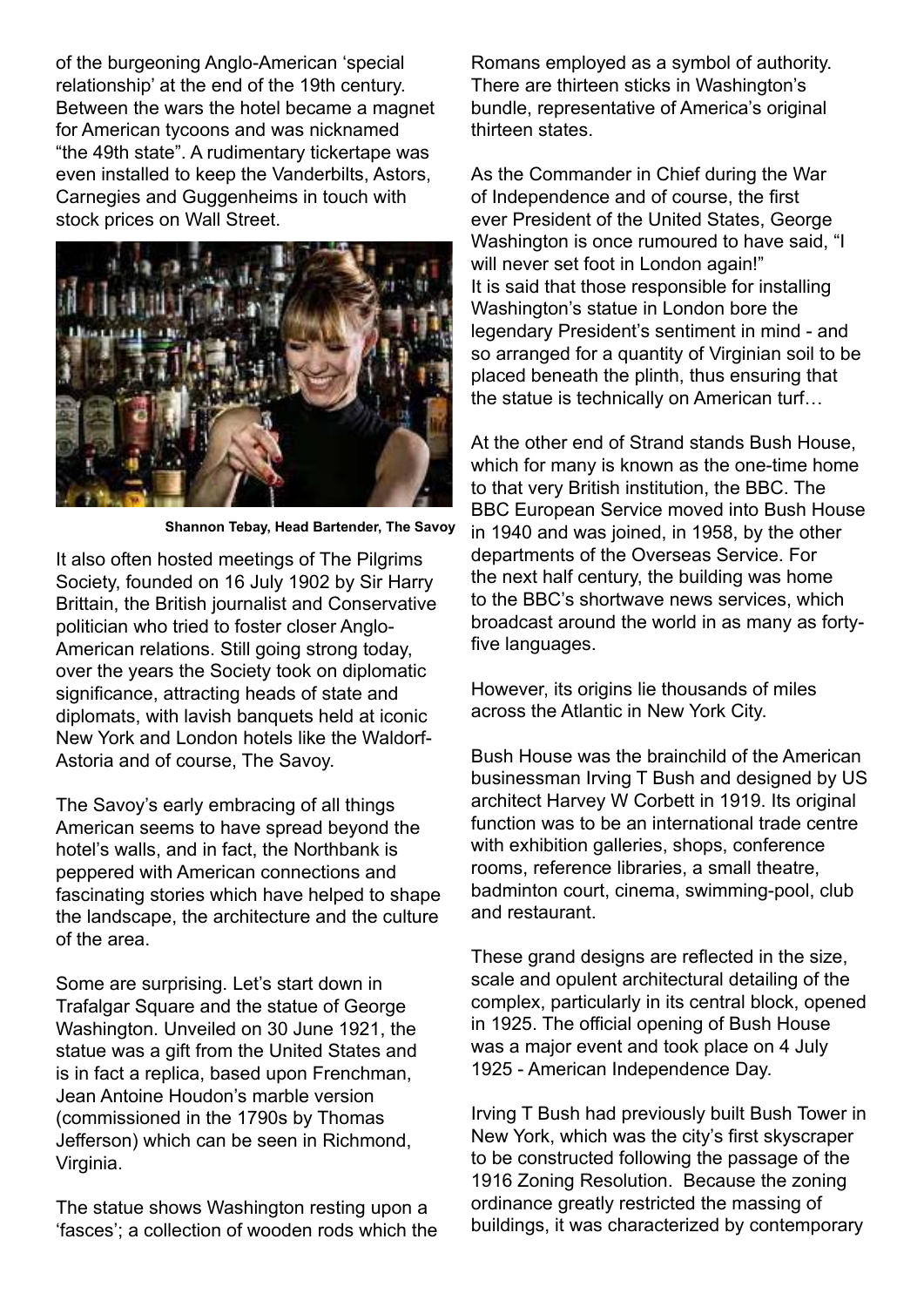writers as possibly the last skyscraper to ever be built in New York City. Bush's vision was to export his New York template to London.

Bush hoped the two buildings would become twin pillars of international trade, permanently joining the old world to the new. You can still see the inscription above the main entrance to Bush House in London today, which reads "To the Friendship of English Speaking Peoples". A marketing brochure from the 20s made the connection between the two Bush developments:

"If you put your finger on the centre of the map of London, you strike the site of the Bush Building. It is not only the geographic centre, but the commercial and business centre, and the heart of the newest and most modern part of the city.

It is located at the intersection of the Strand, Aldwych and Kingsway. The Strand is the Broadway of London: Kingsway is its 42nd Street".

Ultimately, Bush failed to turn his buildings in New York and London into twin centres of international commerce. Instead, Bush House became a centre of international communication with the arrival of the BBC in 1940. Today, Bush House is part of the Strand Campus of King's College London.

## **"The Strand is the Broadway of London."**

Where Bush might have failed at delivering his vision, others were more successful. Many of you will have heard of the Astor family – they are arguably the living embodiment of the American Dream – but perhaps more surprising is the family link to the Northbank area.

William Waldorf Astor was born in New York City in 1848 as the only child of John Jacob Astor III. Only two generations earlier, his great grandfather, John Jacob Astor I, had left the village of Walldorf, near Heidelberg in Southwest Germany, to find a future for himself across the Atlantic. And what a future he found: after amassing massive profits through



**Bush House, 30 Aldwych**

fur trading and a vast shipping empire, he ploughed his money into property on Manhattan Island, earning the title the 'Landlord of New York'.

Only three generations of property development later, William Waldorf Astor was part of one of the richest ever dynasties in US history, inheriting a vast fortune in 1890. Interviewing Astor for his 1906 book, The Future in America, H.G. Wells wrote:

"…[William Waldorf Astor] draws gold from New York as effectually as a ferret draws blood from a rabbit."

But Astor's relationship with America was unhappy. In 1892, perhaps to disappear from public view, he sent a report of his own death to the US papers and was rewarded by unkind obituaries; his time in the States was well and truly over.

"America is not a fit place for a gentleman to live. America is good enough for any man who has to make a livelihood, though why traveled people of independent means should remain there more than a week is not readily to be comprehended." William Waldorf Astor, 1890

Emigrating to England, he had soon bought Cliveden, the remarkable 17th century country house in Buckinghamshire, as well as Anne Boleyn's family home Hever Castle in Kent, a home in Brighton (where the locals referred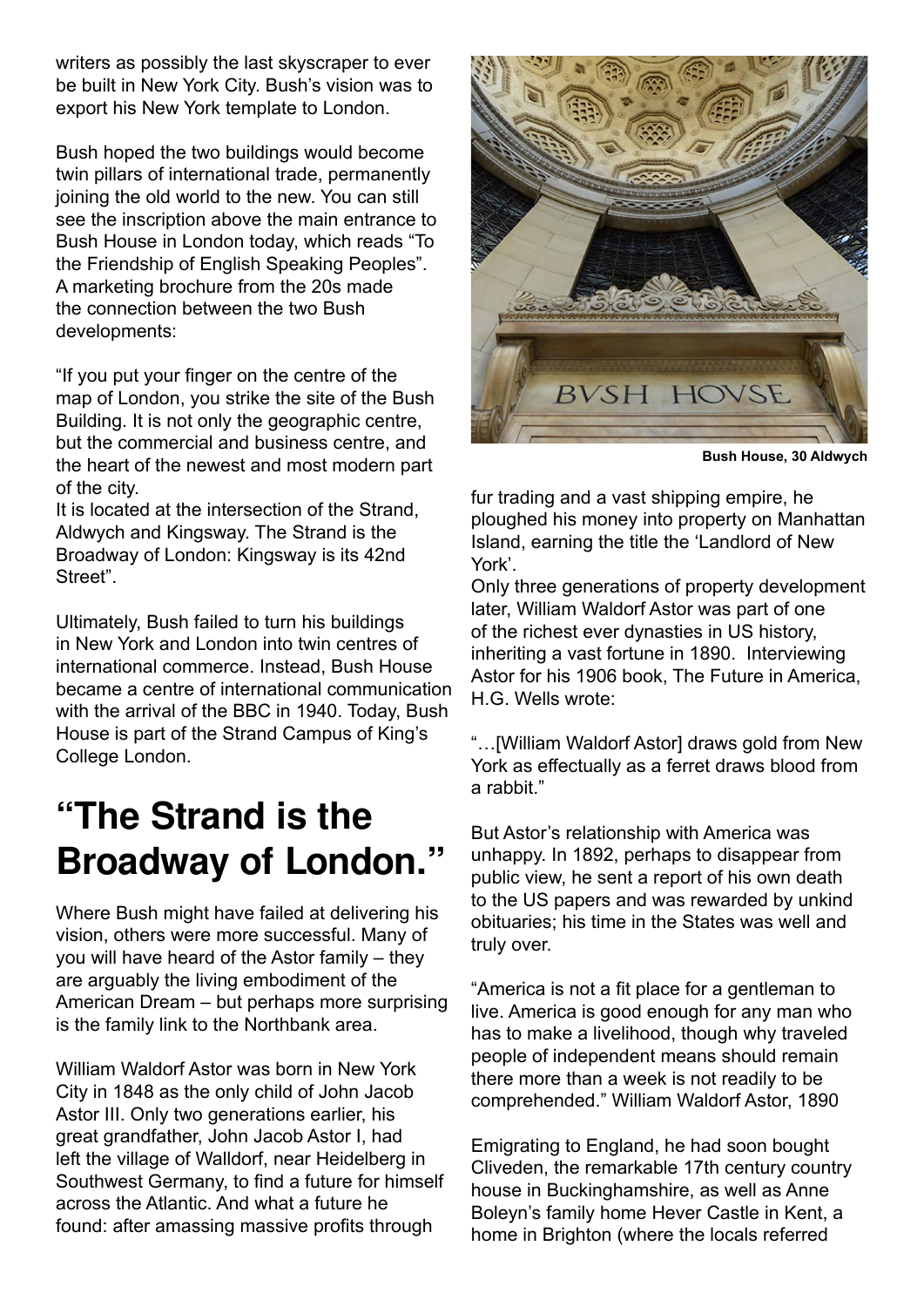to him as "Waldorf by name and walled-off by nature"), and an astonishing seafront villa in Sorrento. But it is in his commission for the construction of this lavish office at Two Temple Place in the Northbank footprint that we get an insight into Astor's own interests and aspirations. He handed his architect, the acclaimed John Loughborough Pearson, an unlimited budget for Two Temple Place and the result reads like a short biography of Astor, created for him by some of greatest craftsmen of the time.



**Two Temple Place**

By all accounts Astor cut an uncongenial figure. History attests to a shy and austere man with a secretive nature and prickly personality, and this is reflected in the building's imposing façade, formidable gargoyles and strongroom – a stateof-the-art secure vault with a granite floor and custom-made Chubb steel door which has since been removed. Meanwhile, an opulent interior with wood panelling and intricate carving is a vivid reflection of his deeper passions and interests, featuring a fantasia of romantic and historic figures from classical literature, mythology, and the past.

For Astor, Two Temple Place would be his office and home, supporting his desire to create a home away from the United States where he felt his children would be safer from the threat of kidnapping. The Astor family eventually sold the property following William's death in 1919. The

building changed hands many times before it was bought by banker Richard Q Hoare OBE in 199 for his charitable organisation, The Bulldog Trust. Today it serves as a public gallery, as well as function and events space. William Astor saw England as a haven from

an America he had come to dislike, and other American industrialists and impresarios were also attracted by the British way of life in the early 20th century.

One such man was Charles Frohman, who was an American theatre manager credited for creating the Broadway star system. Among the most notable plays that he produced was James Barrie's Peter Pan.

From his earliest visits to England, Charles became an Anglophile. He loved the slower pace of life and said that there was no sneer of commercialism in the British Theatre, unlike in America. He stayed at the Savoy Hotel each year he came to London and always used the same seat in the Grill Room in the Savoy. A plaque was placed on his seat after his death. Frohman funded the construction of the Aldwych Theatre which opened on 23 December 1905. It was designed by W.G.R. Sprague and built as a pair with the Waldorf Theatre (now called the Novello Theatre). Both the Waldorf Theatre and Frohman's Aldwych Theatre were commissioned for the newly built Aldwych, which replaced the notorious slums of Holborn.

In 1915, playwright J.M. Barrie, creator of Peter Pan, asked for his friend Frohman's help on a production in London. While Frohman was enroute, his ship, the Lusitania, was torpedoed by a submarine. According to the survivors of the disaster, Frohman eschewed one of the prime places of the lifeboats, famously offering as an explanation one of the lines from Peter Pan: "Why fear death, it's the greatest adventure of all".

Talking of great adventures, London is today one of the world's great global cities, and the Northbank sits at the heart of it. We can see, from just these few stories, the international influence that has forged the identity and character of the place.